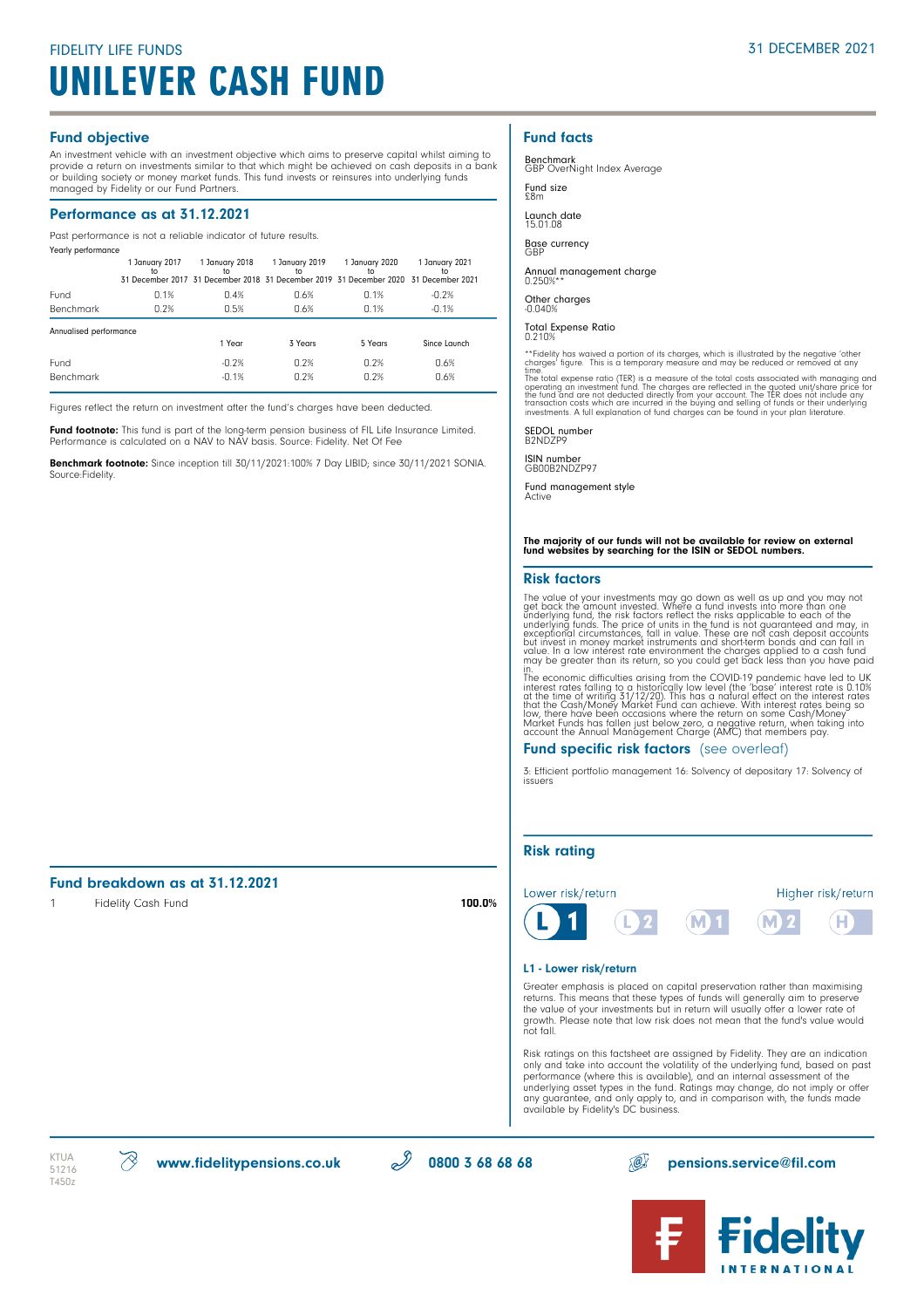# FIDELITY LIFE FUNDS UNILEVER CASH FUND

# ESG Fund Rating and Quality Scores

The investment analysis company, MSCI, rates funds according to how well the forepanies into which the funds invest, take account of environmental, social and governance (ESG) factors. It provides scores of 1 to 10 (with 1

The relevant criteria and weightings are chosen by MSCI and different criteria and weightings used by other analysts may produce different results. This is a snapshot<br>of the portfolio at the date indicated. Past ESG ratings are not reliable indicators<br>of thure ESG ratings. Representation of this ESG data objective. For further detail on the criteria and calculations used please contact Fidelity. If you are in any doubt whether a fund is suitable for you please contact a regulated financial adviser.



Breakdown as at 31.12.2021

| Fund                               | ESG Fund E S G<br>Rating Score Score Score |            |  |
|------------------------------------|--------------------------------------------|------------|--|
| Fidelity Cash Fund W - $\Delta CC$ |                                            | 642 477 55 |  |

Source: MSCI<br>n/a will be displayed when there is no ESG data available for the fund or the fund is not ESG rated.<br>The information is as at the date of production based on data provided by MSCI. There may be timing<br>differen

# Carbon Footprint

The investment analysis company MSCI measures a fund's carbon intensity by calculating how much CO2 is emitted by the companies it invests in. To allow colonganies of different sizes to be compared, the figures are adjuste

MSCI has provided the following guidance for assessing the figures shown in the<br>table. These ratings help to show where each fund stands in relation to the fund<br>marketplace as a whole. As in the table, the figures are for million dollars' worth of sales.

| Very high  | High       | Moderate  | Low        | Very low  |
|------------|------------|-----------|------------|-----------|
| $525$ tons | 250 to 524 | 70 to 249 | 15 to $69$ | less than |
| or more    | tons       | tons      | tons       | 15 tons   |

# CO2 analysis as at 31.12.2021

| Fund                       | Tons of CO <sub>2</sub> per million<br>dollars of sales |
|----------------------------|---------------------------------------------------------|
| Fidelity Cash Fund W - ACC | 5.59                                                    |

Source: MSCI<br>n/a will be displayed when there is no ESG data available for the fund or the fund is not ESG rated.<br>The information is as at the date of production based on data provided by MSCI. There may be timing<br>differen

Disclaimer issued by MSCI ESG Research LLC:<br>Certain information contained herein ("Information") has been provided by MSCI ESG Research LLC and its affiliates (the "ESG Parties"), none of the ESG Parties<br>Certain informatio